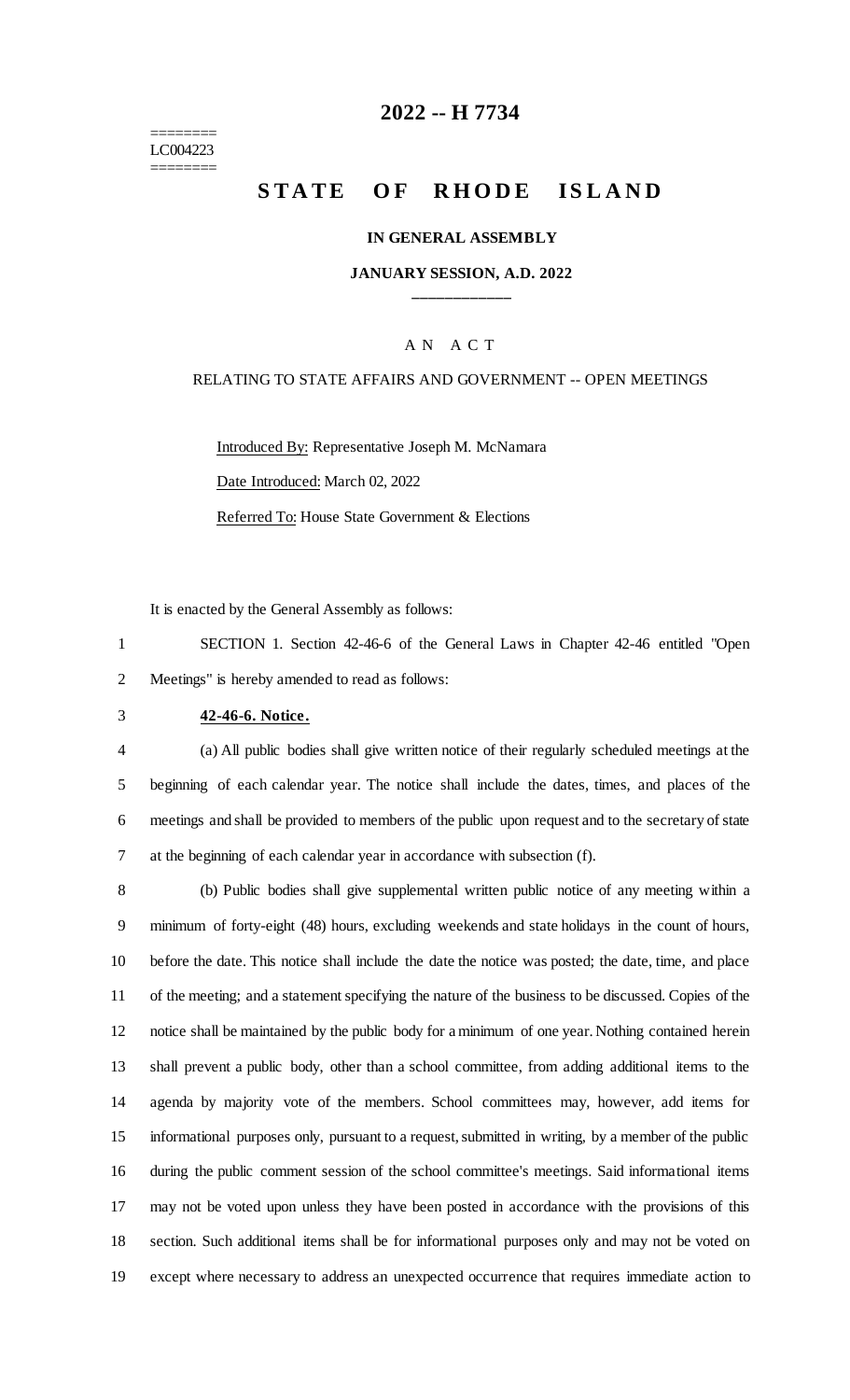protect the public or to refer the matter to an appropriate committee or to another body or official. (c) Written public notice shall include, but need not be limited to, posting a copy of the notice at the principal office of the public body holding the meeting, or if no principal office exists, at the building in which the meeting is to be held, and in at least one other prominent place within the governmental unit, and electronic filing of the notice with the secretary of state pursuant to subsection (f); however, nothing contained herein shall prevent a public body from holding an emergency meeting, upon an affirmative vote of the majority of the members of the body when the meeting is deemed necessary to address an unexpected occurrence that requires immediate action to protect the public. If an emergency meeting is called, a meeting notice and agenda shall be posted as soon as practicable and shall be electronically filed with the secretary of state pursuant to subsection (f) and, upon meeting, the public body shall state for the record and minutes why the matter must be addressed in less than forty-eight (48) hours in accordance with subsection (b) of this section and only discuss the issue or issues that created the need for an emergency meeting. Nothing contained herein shall be used in the circumvention of the spirit and requirements of this chapter.

 (d) Nothing within this chapter shall prohibit any public body, or the members thereof, from responding to comments initiated by a member of the public during a properly noticed open forum even if the subject matter of a citizen's comments or discussions were not previously posted, provided such matters shall be for informational purposes only and may not be voted on except where necessary to address an unexpected occurrence that requires immediate action to protect the public or to refer the matter to an appropriate committee or to another body or official. Nothing contained in this chapter requires any public body to hold an open-forum session to entertain or 23 respond to any topic which is not a topic on the meeting notice previously posted nor does it prohibit 24 any public body from limiting comment on any topic which is not a topic on the meeting notice 25 previously posted at such an open-forum session. If a subject matter was previously posted, the public body shall allow citizens to comment on that matter at that public meeting even if the posted 27 subject matter is withdrawn or held over for vote at a future meeting of that public body. No public body, or the members thereof, may use this section to circumvent the spirit or requirements of this chapter.

 (e) A school committee may add agenda items not appearing in the published notice required by this section under the following conditions:

 (1) The revised agenda is electronically filed with the secretary of state pursuant to subsection (f), and is posted on the school district's website and the two (2) public locations required by this section at least forty-eight (48) hours in advance of the meeting in accordance with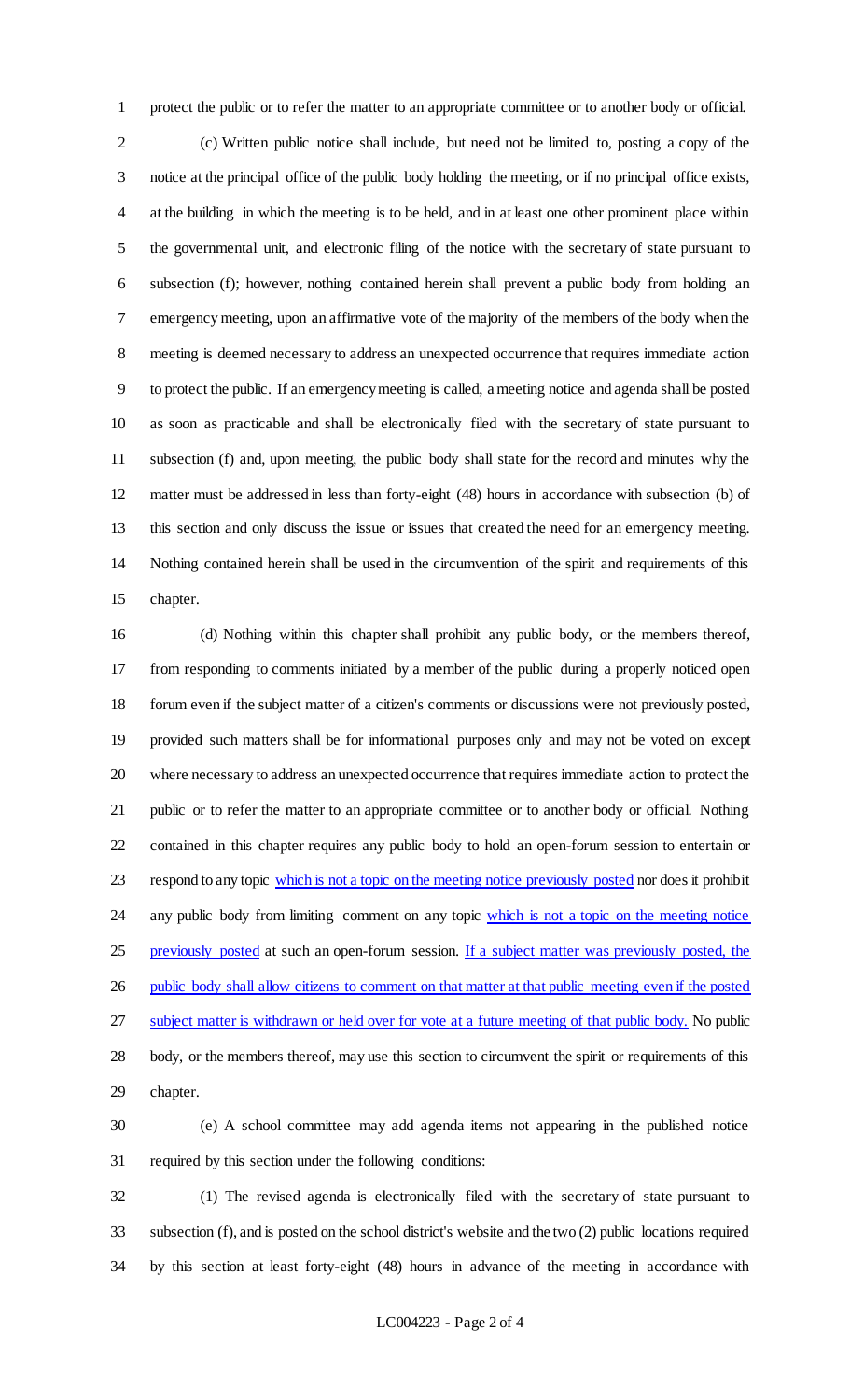subsection (b) of this section;

 (2) The new agenda items were unexpected and could not have been added in time for newspaper publication;

 (3) Upon meeting, the public body states for the record and minutes why the agenda items could not have been added in time for newspaper publication and need to be addressed at the meeting;

 (4) A formal process is available to provide timely notice of the revised agenda to any person who has requested that notice, and the school district has taken reasonable steps to make the public aware of this process; and

 (5) The published notice shall include a statement that any changes in the agenda will be posted on the school district's website and the two (2) public locations required by this section and will be electronically filed with the secretary of state at least forty-eight (48) hours in advance of the meeting in accordance with subsection (b) of this section.

 (f) All notices required by this section to be filed with the secretary of state shall be electronically transmitted to the secretary of state in accordance with rules and regulations that shall be promulgated by the secretary of state. This requirement of the electronic transmission and filing of notices with the secretary of state shall take effect one year after this subsection takes effect.

 (g) If a public body fails to transmit notices in accordance with this section, then any aggrieved person may file a complaint with the attorney general in accordance with § 42-46-8.

SECTION 2. This act shall take effect upon passage.

======== LC004223 ========